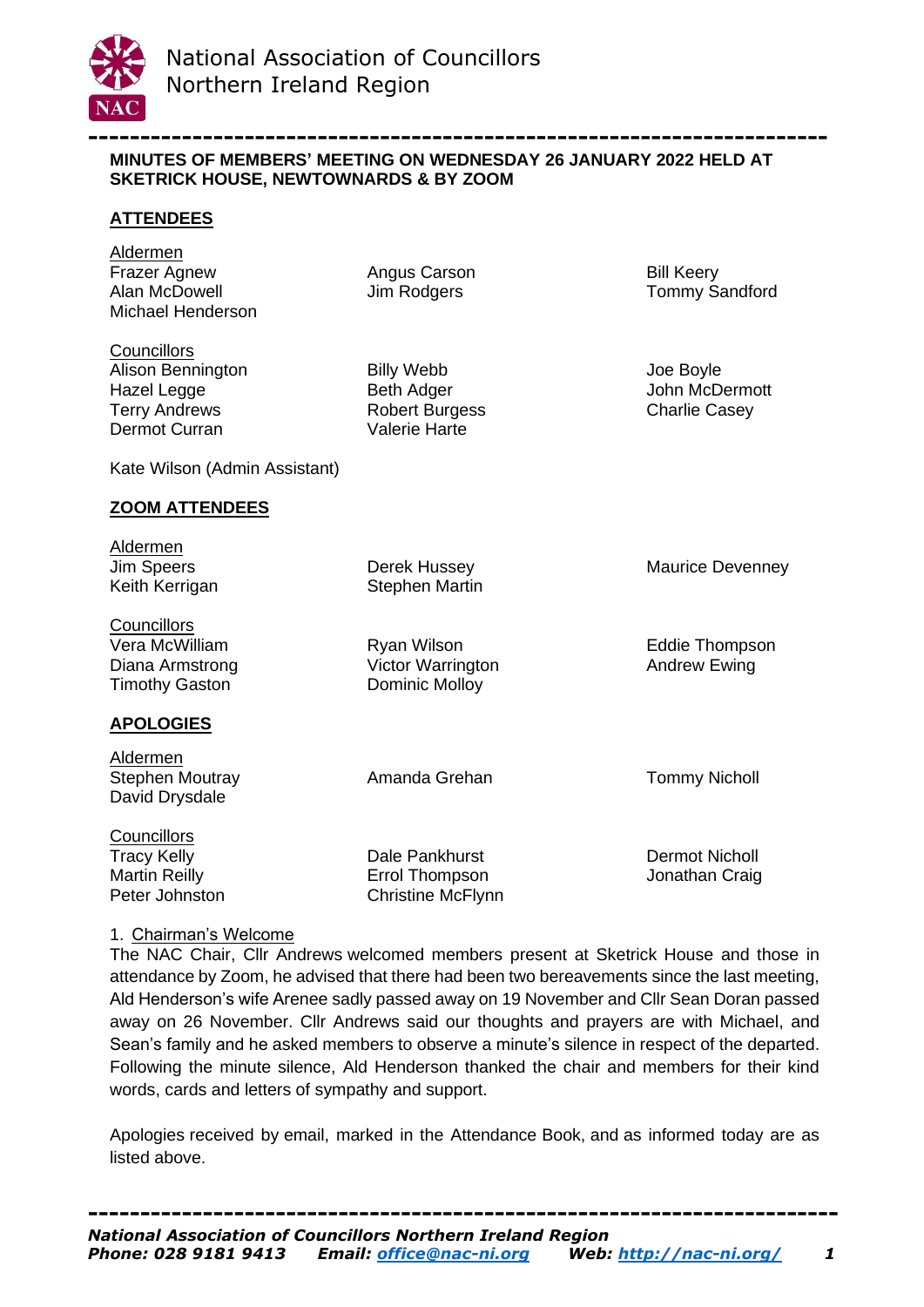#### **NAC MEMBERS' MEETING MINUTES - WEDNESDAY 26 JANUARY 2022 IN NEWTOWNARDS -----------------------------------------------------------------------**

Cllr Andrews advised that there will be a presentation by Legitimate following the meeting today at 11.30am and the agenda has been shortened to accommodate this.

## 2. Minutes of last Meeting

The minutes of the last Members' Meeting which took place on 17 November 2021 were agreed by all, as proposed by Cllr Burgess, and seconded by Cllr Curran.

### 3. Officers Reports – Treasurer, Secretary and National Chair

The Chair handed over to the Treasurer, Ald Carson who wished everyone a happy and prosperous new year, he then advised the Current Account bank balance amount from the bank statement dated 13 January 2022.

The Chair thanked Ald Carson and asked if members had any questions for the Treasurer, none were put forward and the Treasurers Report was accepted by all as proposed by Cllr Legge and seconded by Ald Henderson.

The Secretary, Cllr Boyle greeted members in the room and on-line and explained that his report would be brief to allow time for the presentation, then he read his report as follows:

## **Secretary's Report**

### **Bereavements**

In relation to the bereavements mentioned by the Chair, sympathy and mass cards were arranged and sent on behalf of the NAC EC and Members to Ald Henderson and the family of Cllr Sean Doran.

## **Presentation**

The EC have arranged a presentation today which will be delivered by Caoimhe Donnelly, Head of Operations at **Legitimate**, a Belfast based company that have spent the last 18 months working on a platform to help combat disinformation and reduce the ability for people to troll. They have been particularly focused on journalists and politicians who are a focal point for online abuse.

## NAC UK AGM

This took place on 26<sup>th</sup> to 28<sup>th</sup> November in Lytham Saint Annes and Cllr Beth Adger was appointed as National Vice President and Cllr Charlie Casey was appointed National Chairperson.

*There was a round of applause by members for Cllr Casey and Adger.*

The UK Conference scheduled for January was postponed but their next conference has been arranged for 25-28 February in Glasgow and details have been circulated to our members and all councils.

#### NAC NI Members' Meetings dates and locations for 2022

These have been circulated and published, the meetings will be held in hybrid format and advance notice will be sent to Members' Delegates and published on our website.

….Continued over

*-----------------------------------------------------------------------*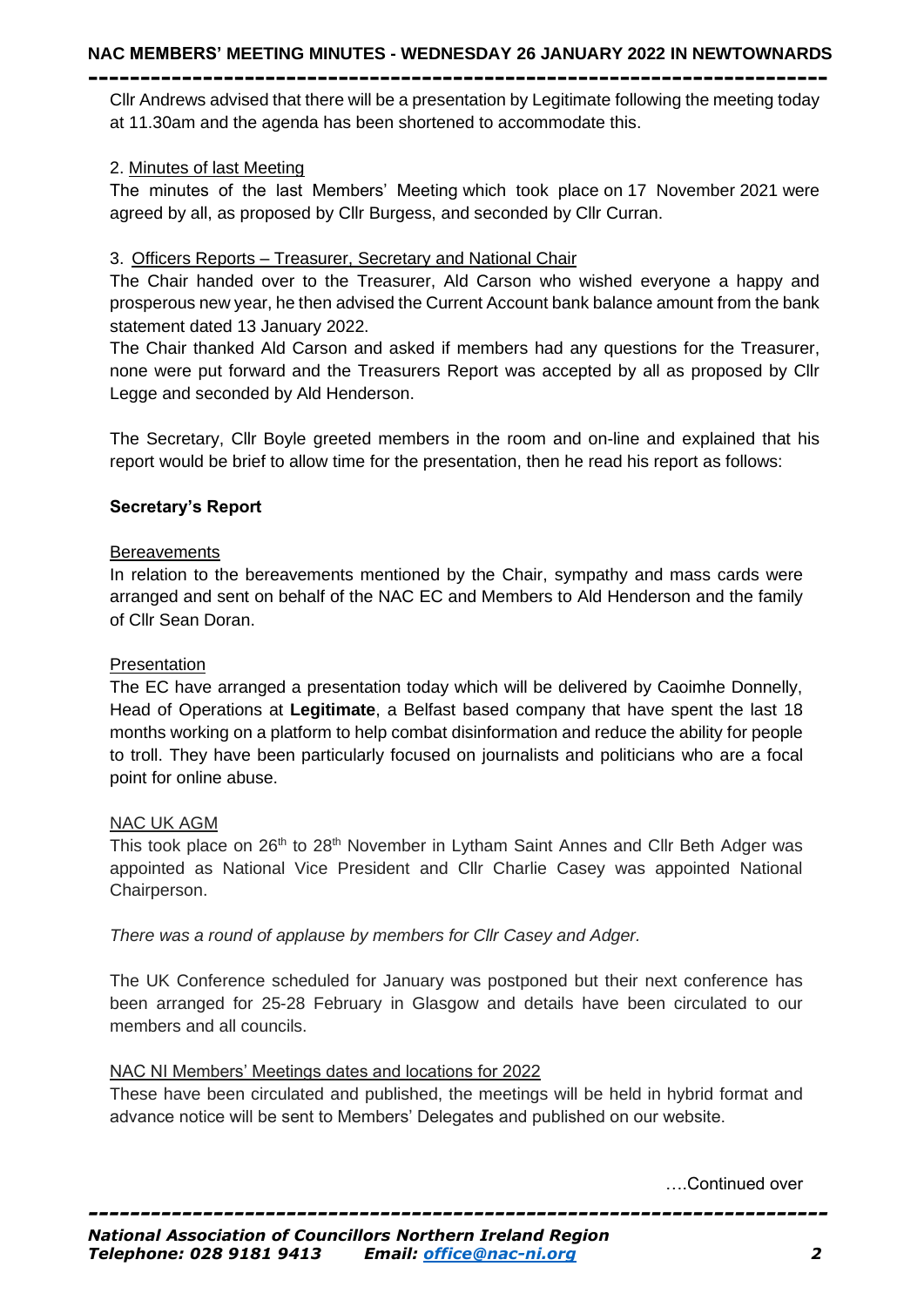## Councillor Equality Meetings

The NAC Sub-Committee and the DfC Officials have had four meetings since November, and these are on-going. Progress is being made as Minister Hargey has agreed that it is timely for a Review for Councillors to take place.

The DfC Officials have informed us that the next steps will be preparation of the Terms of Reference (TOR) to define what items will be included, arrange for panel members, and the political parties will have to contacted. This is the start of the journey that we want, and we will have to keep across it and make sure that this important issue is progressed.

Timeframe for completion will depend on whether legislation is required for implementation, but Mr Carleton who is leading the discussions said his target will be May for getting identification of panel members and TOR sign off by Ministers.

## **End of Secretary's Report**

Cllr Andrews asked the Chair of the NAC Sub Committee Group, Ald McDowell for an update on the meetings with the DfC officials. Ald McDowell said that several meetings have been completed and we are working closely with the DfC but waiting for the Terms of Reference to be drawn up and a panel picked. We will be having further meetings and reviewing the terms of reference with the department.

Cllr Andrews then handed over to the National Chair, Cllr Casey for an update. Cllr Casey thanked the members for their show of support to him and Cllr Adger for the positions they have been appointed to. He said that they will be attending a National Executive meeting in Leeds on 7 February and the next UK event will be a Conference taking place in Glasgow on the weekend of 26 February.

Cllr Boyle provided the following details to members on the upcoming presentation and asked them to make use of the Question-and-Answer session that will follow:

"Legitimate are a Belfast based company who have spent the last 18 months working on a platform to help combat disinformation and reduce the ability for people to troll. They have been particularly focused on journalists and politicians who are a focal point for online abuse.

There are currently two full-time and one part-time staff members and they have been funded by Invest NI technology grants. Some of their benefits are:

- A profile to share your updates.
- People can't comment on your posts.
- Followers receive updates via the site and email
- A secure contact form (You can make people verify their identity before contacting you)
- Access to thousands of journalists
- A library of all your posts
- An easy way to create and distribute a newsletter to constituents
- It's FREE and always will be"

Cllr Andrews then asked the Senior Vice Chair, Ald McDowell to take over for the next agenda item and Cllr Andrews, Cllr Boyle and Ald Carson left the meeting room at 11.17am.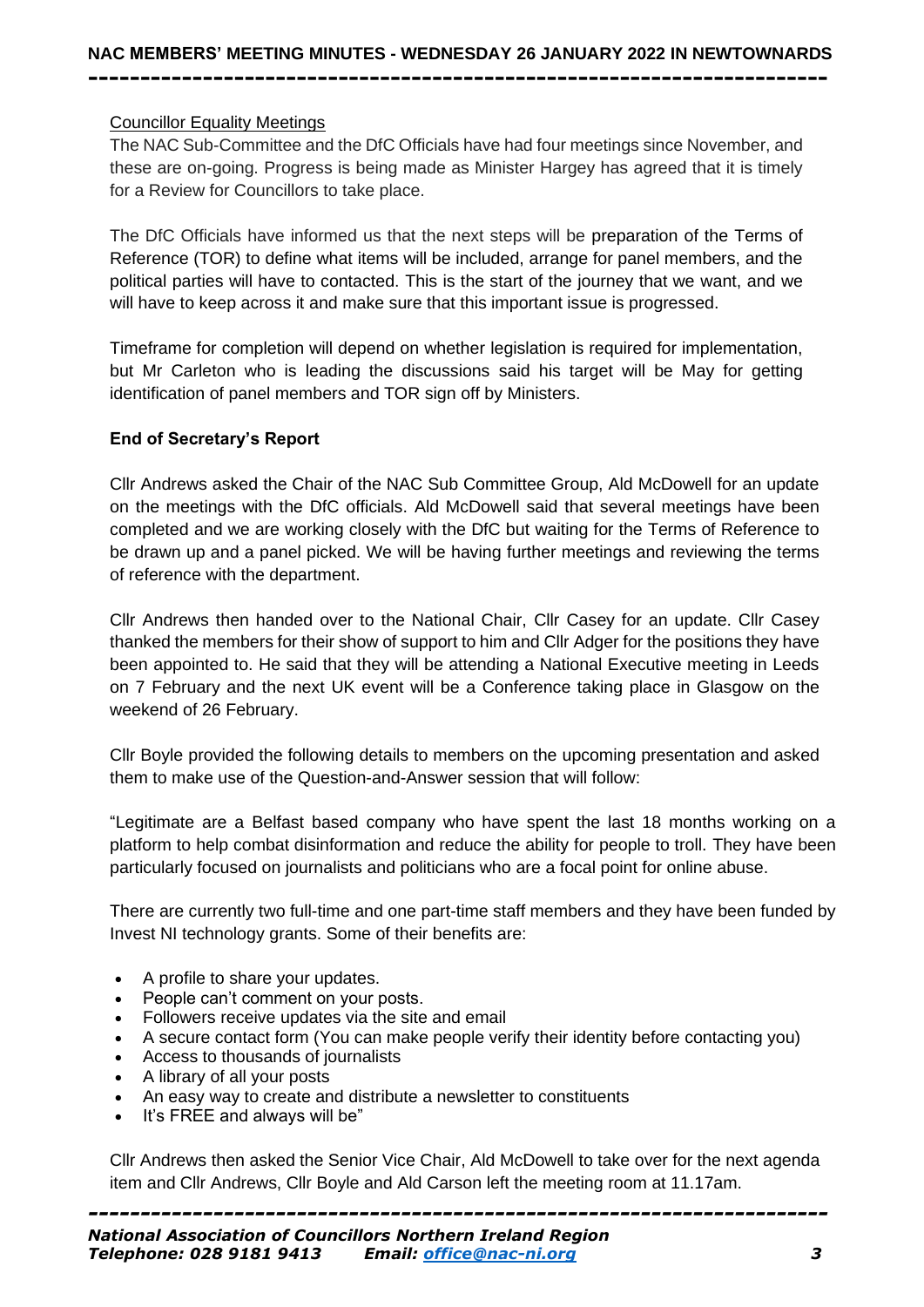# 4. Executive Committee (EC) Recommendation for increase of Officer Honorarium payments

Ald McDowell greeted the members and said:

"Cllr Boyle made a request to the EC last November for a review of the Secretary's Honorarium, with a view to it being raised to reflect the demands and responsibilities of the role, based on the following:

- Cllr Boyle has now served as Regional Secretary of the NAC since 2014, which will be 8 years this March that he has held the post
- When Cllr Boyle took over the position, the honorarium was reduced to £6,000 per annum from £8,000 which had been paid to his predecessor for a number of years
- Cllr Boyle is on-call 24/7 as he is available when the office is closed from Wednesday lunchtime until Monday
- During the office hours on Mondays, Tuesdays, and Wednesdays he spends a lot of time working with Kate on the many issues that we are currently dealing with

This was discussed by the EC at their November and December meetings, and Cllr Burgess proposed that the Secretary's Honorarium be increased from £6,000 to £8,000 per annum, to take effect from the NAC NI AGM in October 2021 and backdated accordingly, and also that the Chair and Treasurer's Honorariums should be increased by £500 each, Cllr Adger seconded this proposal. Just for the record, the Treasurer currently receives £2,000 a year and the Chairman receives £1,500 a year.

The EC were supportive of this, and it was agreed by the EC that this would be put forward at the next Members Meeting as an EC recommendation for approval by the NAC Members before being implemented"

Ald McDowell then asked if there were any proposals.

A member explained that normally the EC will make decisions on behalf of the organisation, but this item was being brought back to the members because it is in relation to payments to officers. In the past there was a problem with officer's payments and therefore it was agreed that any future changes would be brought to the Members Meeting for approval.

Ald Sandford spoke of the amount of work input by the officers, and he put forward a proposal for the Secretary's Honorarium be brought back up to £8,000 and the Chair and Treasurers Honorariums to be increased by £500. This was seconded by Cllr Adger and agreed by all.

Ald McDowell asked if there were any further comments or questions, none were put forward, he commented on amount of work being carried out particularly in relation to the meetings and activity with the DfC, he then checked and confirmed that the above proposal was agreed by all.

Cllr Andrews, Cllr Boyle and Ald Carson returned to the meeting room at 11.24am.

Cllr Andrews thanked Ald McDowell for presiding over Agenda Item 4 and preparations were made for the presentation.

*-----------------------------------------------------------------------*